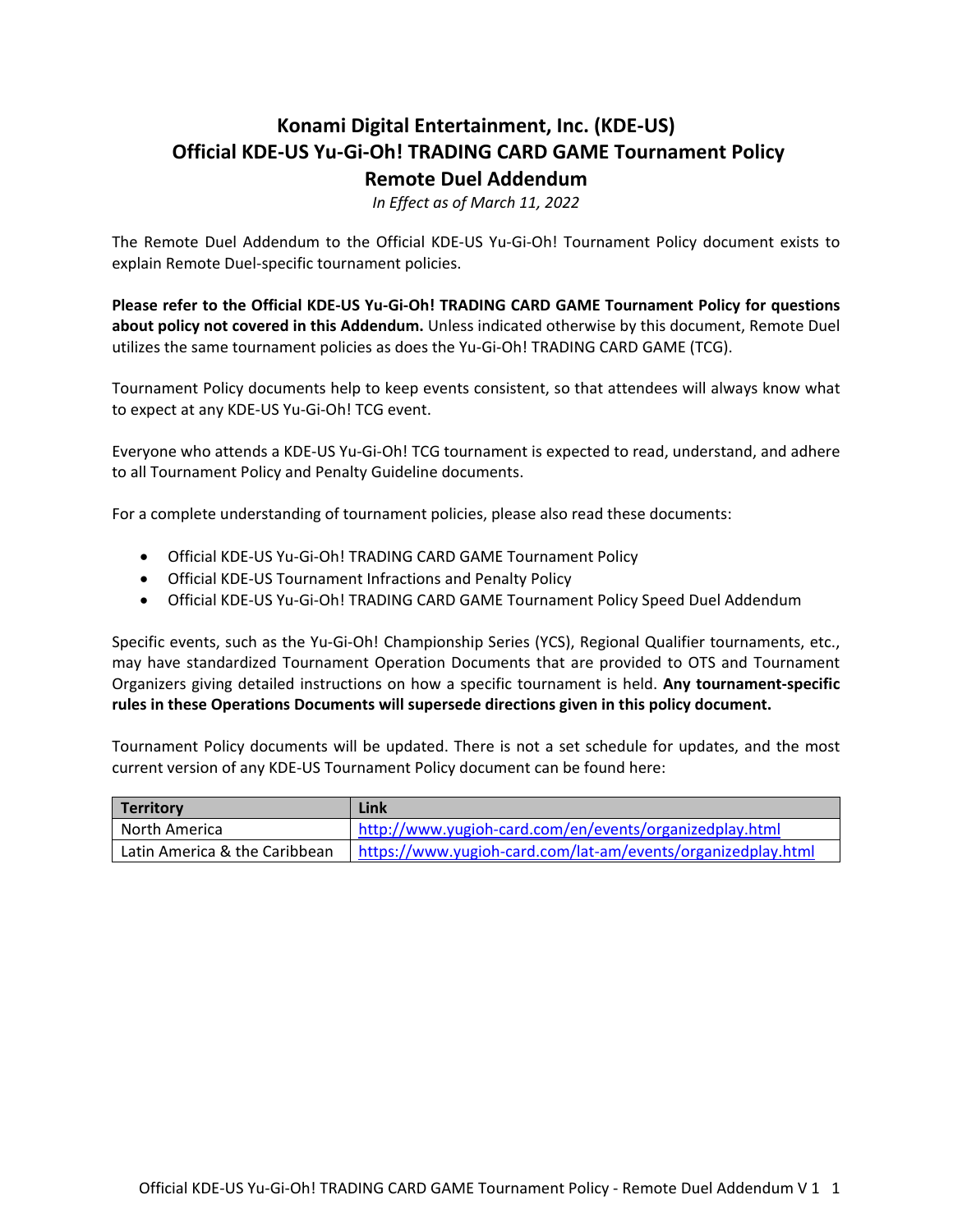| $\mathbf{L}$ |  |
|--------------|--|
| Α.           |  |
| <b>B.</b>    |  |
| C.           |  |
| Ш.           |  |
| А.           |  |
| В.           |  |
| C.           |  |
| D.           |  |
| Е.           |  |
| F.           |  |
| G.           |  |
| Η.           |  |
| $\mathbf{L}$ |  |
| III.         |  |
| А.           |  |
| В.           |  |
| C.           |  |
| IV.          |  |
| А.           |  |
| В.           |  |
| C.           |  |
| D.           |  |
| E.           |  |
| V.           |  |
| A.           |  |
| VI.          |  |
| VII.         |  |
| А.           |  |
| В.           |  |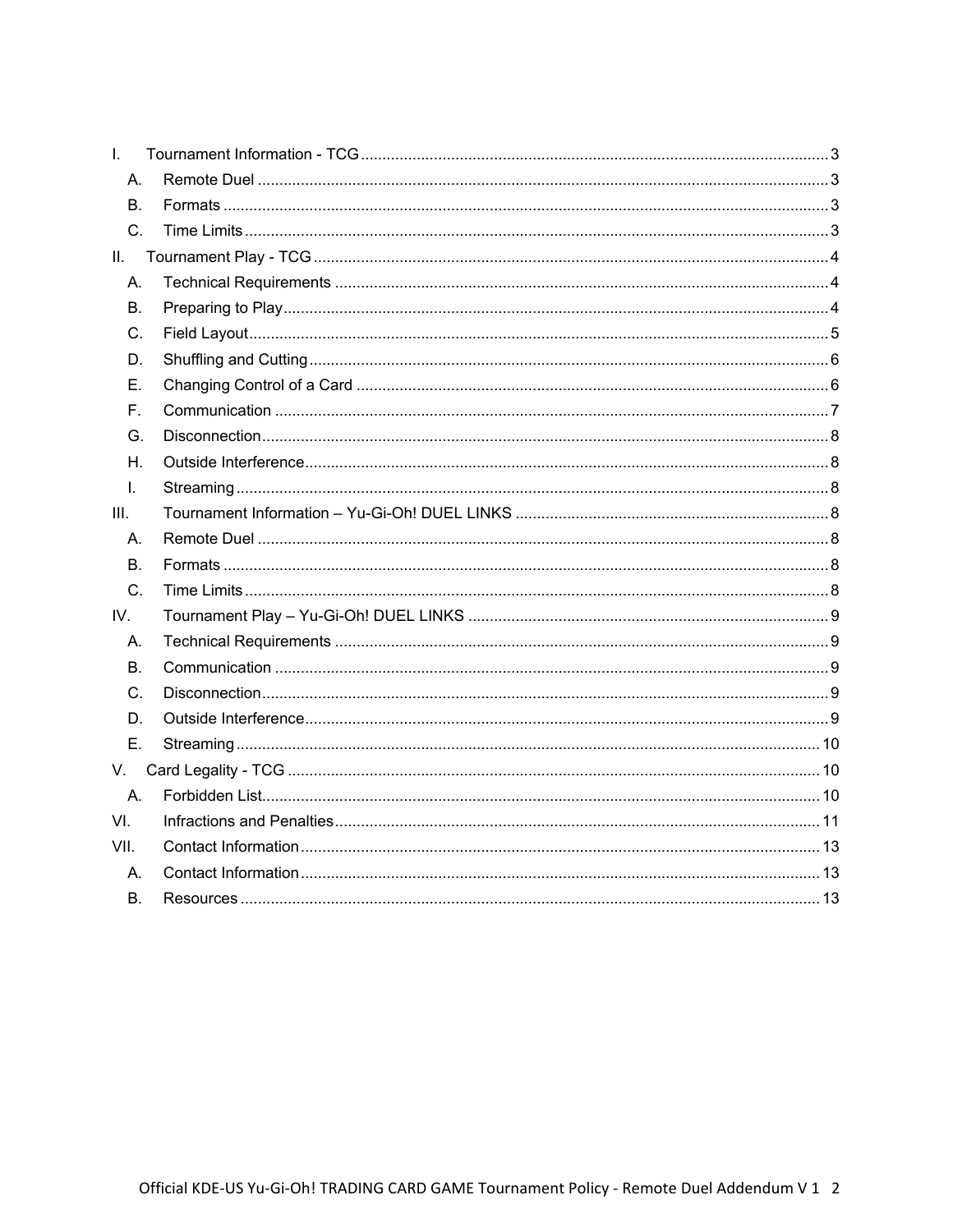#### <span id="page-2-1"></span><span id="page-2-0"></span>**A. Remote Duel**

Remote Duel is Sanctioned or Official Organized Play hosted in a virtual environment, run on designated Discord Servers. In order to participate, TCG Duelists will need to install Discord and use a webcam, smartphone, or tablet to display their field to their opponent.

**You can find more details on Remote Duel on our website:** [https://www.yugioh-card.com/en/remoteduel/index.html.](https://www.yugioh-card.com/en/remoteduel/index.html)

#### <span id="page-2-2"></span>**B. Formats**

There are a variety of available formats for Sanctioned or Official Remote Duel Yu-Gi-Oh! TCG tournaments. Duelists should make sure they know the format for the tournament they plan to attend, and ensure they are adequately prepared.

| Format             | <b>Description</b>                                                                                                                                                                                                                                                                                                                                                                         |  |
|--------------------|--------------------------------------------------------------------------------------------------------------------------------------------------------------------------------------------------------------------------------------------------------------------------------------------------------------------------------------------------------------------------------------------|--|
| Constructed        | Duelists must bring their own tournament-legal Deck in order to play in a Remote<br>Duel Constructed Tournament. Constructed Tournaments are run using either the<br>Advanced or the Traditional card lists, according to the list legality dates posted on<br>www.yugioh-card.com/en/                                                                                                     |  |
| <b>Sealed Deck</b> | Duelists in Remote Duel Sealed Deck format events will need to provide the required<br>product themselves and construct their Tournament Decks from that product only.<br>Cards from these products cannot be swapped out for other versions or rarities of<br>that card.<br>Duelists should refer to the tournament information beforehand to determine what<br>product will be required. |  |
| <b>Speed Duel</b>  | Duelists must bring their own tournament-legal Deck in order to play in a Speed Duel<br>tournament. Only cards with a Speed Duel Logo can be used in your Deck. Please<br>see the Speed Duel Addendum for additional information about Speed Duel.                                                                                                                                         |  |

## <span id="page-2-3"></span>**C. Time Limits**

Remote Duel Yu-Gi-Oh! TCG rounds are 50 minutes in length at Tier 1 - 3 events.

The additional 10 minutes compensate for the longer time it takes to perform many in-game actions remotely.

Remote Duel Yu-Gi-Oh! TCG Speed Duel rounds are 40 minutes in length at Tier 1-3 events.

KDE-US may choose to adjust round lengths at certain Tier 3 or 4 events. Any changes made to the tournament round will be announced before the start of the event.

For Single-Elimination playoff rounds, the time limit may be increased at the discretion of the Head Judge, but only if the increase is announced before the start of the Playoff Rounds.

Time extensions in Remote Duel are like those at an in-person event. If there is a Judge call that lasts longer than one minute, then a time extension should be issued.

• Time extensions should **NOT** be issued for technical problems.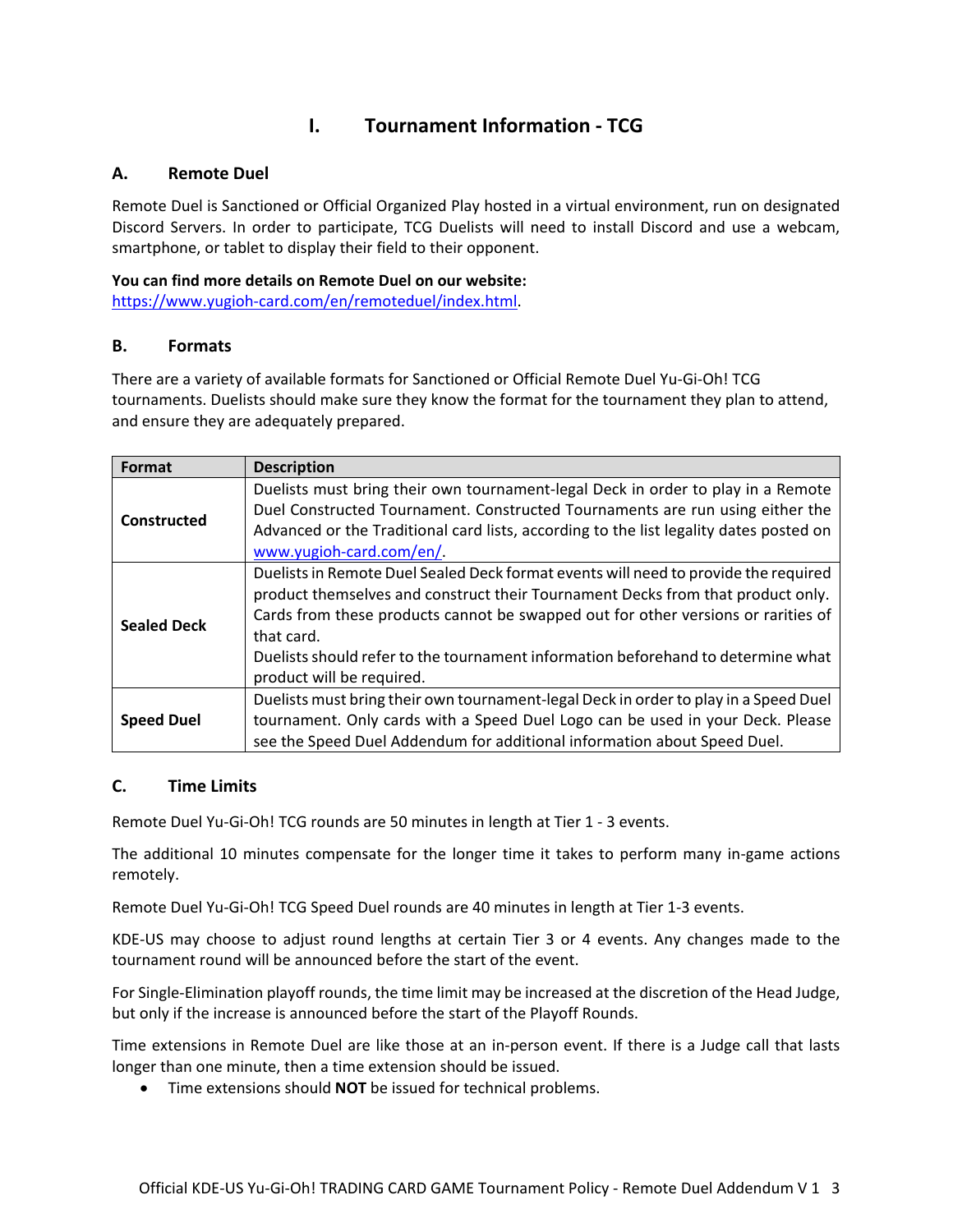• Duelists are expected to know how to use Discord and their video equipment prior to registering for the event.

## **II. Tournament Play - TCG**

#### <span id="page-3-1"></span><span id="page-3-0"></span>**A. Technical Requirements**

In order to participate in a Remote Duel, you need an internet connection, a way to reliably stream your playing field, and a way to communicate directly with your opponent.

It is your responsibility to have:

- **A stable internet connection**
- **Discord installed on your computer (recommended) and/or mobile device or tablet**
	- o You can download the Discord desktop client here[: https://discord.com/download](https://discord.com/download)
- **All necessary equipment**
	- $\circ$  You can get more detailed information on equipment requirements in the Remote Duel Setup Guide, found here: [https://www.yugioh-card.com/en/remoteduel/index.html.](https://www.yugioh-card.com/en/remoteduel/index.html)
- **Sufficient technical knowledge to run Discord on your equipment** While judge and event staff may be able to assist you in case of problems, they are not responsible for providing technical support.
	- o **Perform sound and equipment checks before the tournament is scheduled to begin.**
	- o **Allow yourself time to correct any problems or locate replacements for malfunctioning equipment.**
	- o **Even if your setup has worked perfectly before,** *always* **do these checks prior to an event.**

#### <span id="page-3-2"></span>**B. Preparing to Play**

Prior to the tournament start, you should:

- Read through the Remote Duel Setup Guide for more detailed information on the equipment necessary for Remote Duel
- Read through the Remote Duel Best Practices Guide
- Read through any event FAQs
- Review Tournament Policy
- **Choose a Game Mat and sleeves that contrast with one another.**

Your opponent needs to clearly see the positions of all your cards, and they cannot do that if your sleeves and Game Mat are the same or similar color or pattern.

- o For example, choose a dark colored Game Mat with light colored sleeves.
- $\circ$  A judge may require you to change your sleeves or Game Mat, if your play area does not look clear.
- **Choose a suitable play area.**

You need enough space for your equipment along with your Game Mat and cards. A quiet area with good lighting that is free of distractions, other people, outside noise, etc., is best.

• Your play area consists of the field immediately in view of your camera as well as the area within your immediate reach.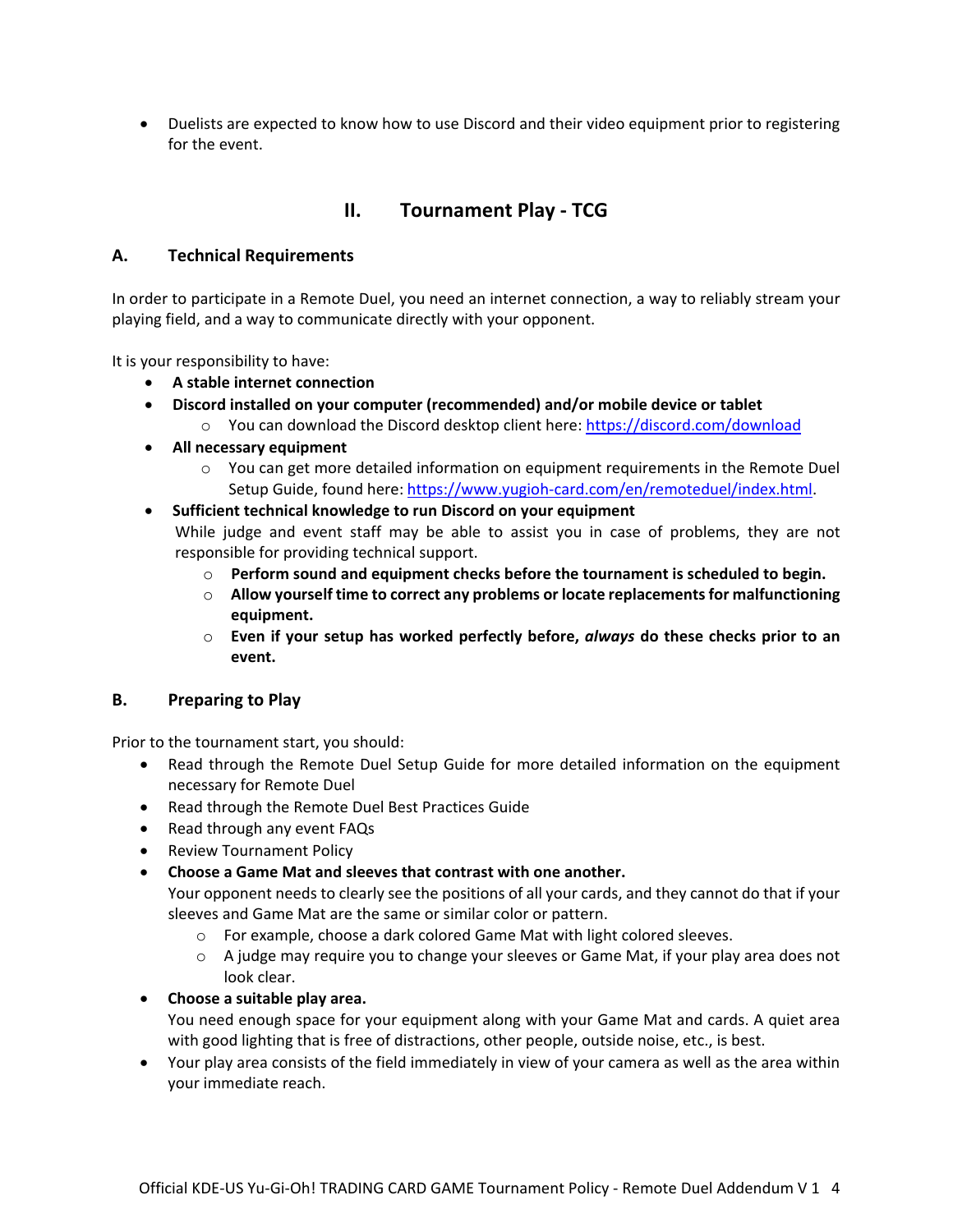- $\circ$  A judge may require you to correct problems such as poor lighting, excessive background noise, other people around, etc. if your opponent cannot see or hear you.
- You may not have anything in your play area other than required tournament materials and your Deck.
	- o You may not have any additional cards that are not part of your Deck.
	- o You may not have any additional Card Cases, etc.
	- o A judge may require you to remove any unnecessary items from your play area.
- **Dress and prepare your play area appropriately.**
	- $\circ$  You must be completely and appropriately dressed, to the same standards held at an inperson event.
	- o If a judge deems your attire inappropriate or insufficient, you will receive a Warning for Unsporting Conduct – Minor, and you will be required to correct the issue.
	- o Tournament materials may not contain any offensive images or language.
	- $\circ$  Items within view of your camera (including posters, etc.) may not contain any offensive images or language.
	- $\circ$  If a judge deems any items in view to be inappropriate, you will receive a Warning, for Unsporting Conduct – Minor and you will be required to remove the items.
- **Perform sound and equipment checks before the tournament is scheduled to begin.**
	- o You are responsible for your setup and internet connection, and you must be ready to play when the event begins.
	- $\circ$  Allow yourself time to correct any problems or locate replacements for malfunctioning equipment.
	- o Even if your setup has worked perfectly before, always do these checks prior to an event.

#### • **Place your camera so your entire field is visible.**

The view must be positioned either directly above your field or at an angle that shows your entire field.

- Make sure your lighting is not causing a glare that makes your cards hard to read.
- **Ensure that all the following areas are clear and visible at all times:**
	- o **All Monster Zones** (including Extra Monster Zones)
	- o **All Spell/Trap Zones** (including Field Spell Zone)
	- o **Your Deck**
	- o **Your Graveyard**
	- o **Banished Cards (above or to the side of the GY, not below the Spell/Trap Zone).**
	- o **Your Extra Deck**
	- o **Your Side Deck** (placed to the side of an Extra Monster Zone is fine)
	- o **Your hands** (not revealing the cards in your hand)

Make sure there is adequate space visible around the play area, to allow yourself room to move or rest your hands. If the camera is zoomed too tightly on the play area, you may inadvertently move your hand out of view.

## <span id="page-4-0"></span>**C. Field Layout**

The nature of Remote Duel makes it extremely important to understand exactly where everything is on your and your opponent's fields, prior to the start of the Match.

**Ensure that all areas of the field are completely and clearly visible.**

Duelists must use the official layout while in a Remote Duel.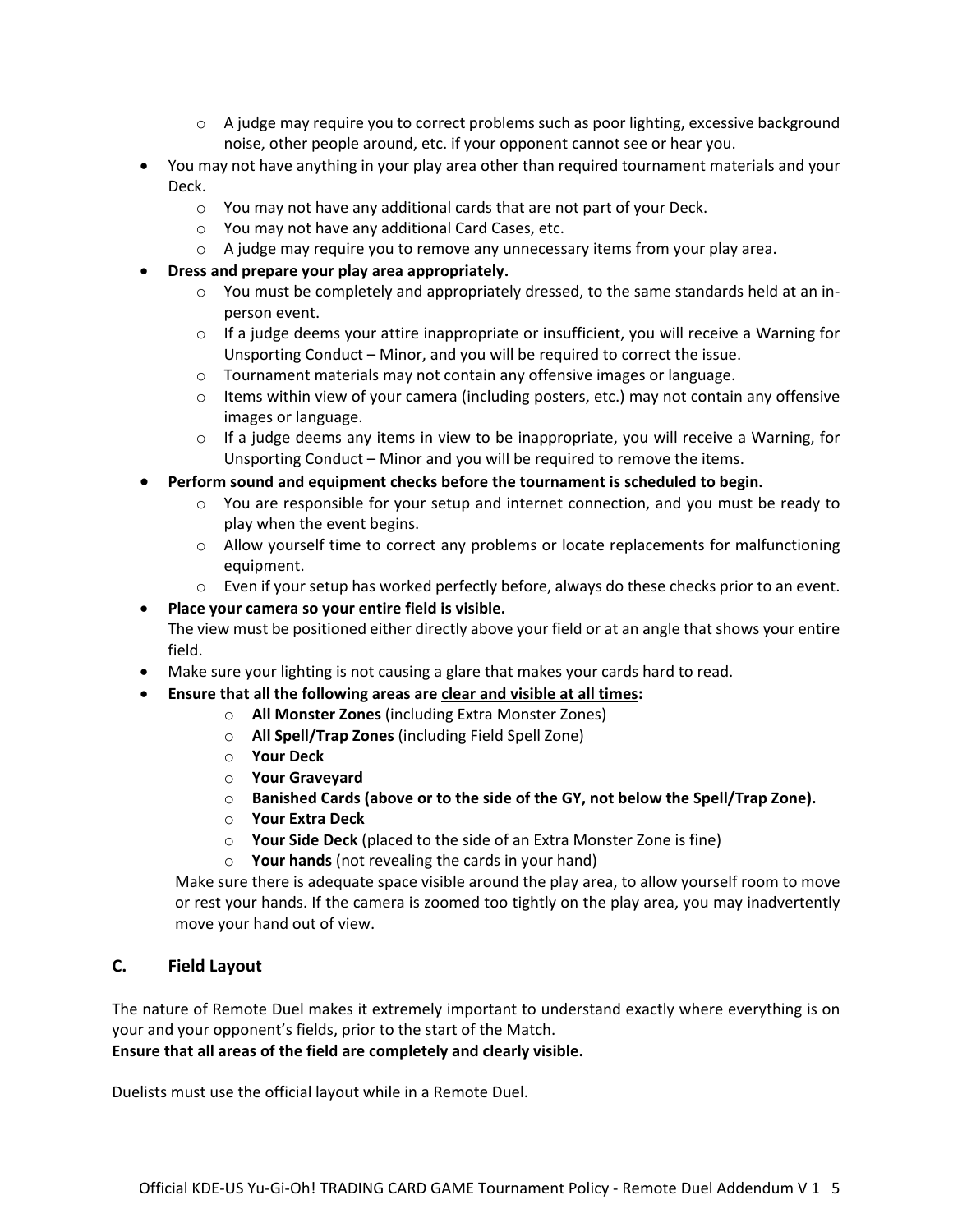#### • **Determine Columns**

- $\circ$  Determining which column is which can be confusing with mirrored video images.
- $\circ$  Ensure both you and your opponent know which column is which prior to the start of your Match, as it is important for card effects, link arrows, and the Extra Monster Zones.
- $\circ$  Using a Game Mat with zones will make this easier. If either you or your opponent do not have a Game Mat with zones, please use an alternative method to label the columns, such as:
	- Note cards or tape labels
	- **Adding a Field Center to indicate the center column**
- **Before your Match begins** you and your opponent must each indicate the **left** edge of your field.
	- o From there, indicate each Duelist's "Field Spell Zone" Column to determine the columns from left to right.
	- $\circ$  Identify zones numerically with your opponent, with the zone closest to the Extra Deck being Column 1 and the zone closest to the Main Deck being Column 5.
	- $\circ$  You and/or your opponent may need to adjust the camera to align the left edges of each of your fields opposite one another on the screen.

## <span id="page-5-0"></span>**D. Shuffling and Cutting**

Modifications to shuffling and cutting are necessary, since you and your opponent cannot access one another's cards.

When performing any action with your Deck, be certain to keep your hands, face-down cards, and your Deck in clear view of the camera. Proceed at a pace that does not obscure any of your actions.

#### • **Shuffling the Deck**

- o Remember to keep your Deck face-down.
- $\circ$  Confirm with your opponent which shuffling method(s) to employ (pile shuffle, riffle shuffle, etc.)
- $\circ$  Confirm with your opponent that the Deck appears to be sufficiently randomized.
- **Cutting the Deck**
	- $\circ$  Ask your opponent how many cards they would like to cut to, counting from the top of the Deck.
	- $\circ$  Without changing the order of the cards, count to that number and cut the Deck.
	- $\circ$  Your opponent may instead opt to allow you to choose where to make the cut.
	- $\circ$  If you make the choice, cut your Deck from about 50% of the way down to ensure a proper cut.

## <span id="page-5-1"></span>**E. Changing Control of a Card**

Remote Duel requires some advance planning for cards that may change control.

- Have blank note cards, or empty sleeves (they should be different from the ones on your Main or Extra Deck) ready in case control of a card shifts to the opposite field or to the opponent's hand.
- If you would take control of one of your opponent's cards or if a card would move from your opponent's hand or Deck to your hand or side of the field, use a note card as a placeholder for that card while it is in your control.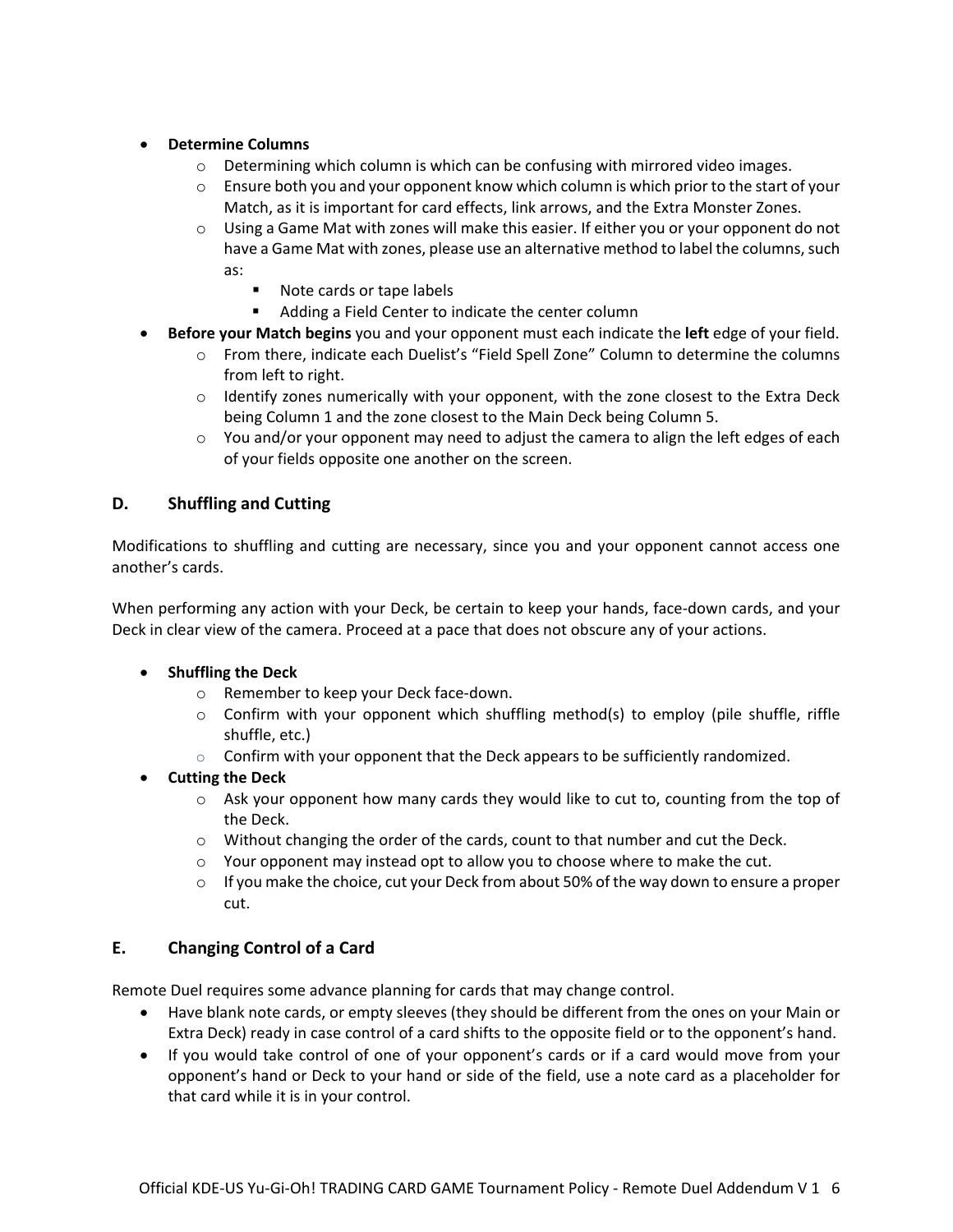- Write the name of the card on the placeholder.
- You can place a blank card or paper inside a sleeve and write on the face of the sleeve with a dryerase pen. The name can be wiped off once that placeholder is no longer needed.
- Avoid using actual Yu-Gi-Oh! TCG cards or empty sleeves that match your Main or Extra Deck as placeholders as this could become confusing during gameplay.
- Be careful not to accidentally mix placeholders into your Deck or Graveyard.
- If you would give your opponent control of one of your own cards, turn the card upside down and have it half visible on the top half of your field in the designated column to indicate the correct card location.

#### <span id="page-6-0"></span>**F. Communication**

In addition to clear visuals of everything that is happening in a Match, verbal communication is extremely important to avoid a damaged Game State.

You must pay close attention and communicate accurately and effectively.

- **Announce your Phases**.
	- o You should verbally announce each phase as you enter and leave it.
	- $\circ$  If you are unsure what phase your opponent is in, ask them.
- **Announce your actions**.
	- o You should verbally announce your actions, such as Summoning a Monster, Setting or activating a Spell Card or Trap Card, etc.
	- o If you are unsure of an action your opponent has taken, ask them.
- **Allow your opponent the chance to respond.**
	- $\circ$  If you are unsure if they wish to respond, ask them.
- **Confirm to your opponent when their action is okay to resolve.**
- **Allow time for lag to catch up.** 
	- o Notify your opponent if their feed is lagging.
	- o Pause play while you wait for the feed to catch up.
	- o Keep your hands still and in view while you wait for the feed to catch up.
- **Make sure your hands are always visible.**
	- $\circ$  If you need to remove your hands from the view of the camera, make sure you are not holding any cards.
	- o When you return your hands in view of the camera, show your opponent you have nothing in your hands before you pick up your cards.
- **Make sure your opponent can see how many cards you have in hand.**
	- o Don't reveal the cards themselves, hold your cards angled towards you.
- **Keep your Deck visible while searching through your Deck or Extra Deck.**
	- o Be careful when searching, so you do not inadvertently reveal any Private Knowledge to your opponent.
- **Speak clearly and repeat yourself if needed. Don't talk too fast.**
	- o Ask your opponent to clarify if you cannot hear or understand them.
- **Call for a judge** if you have any concerns about gameplay, or technical difficulties during the Match.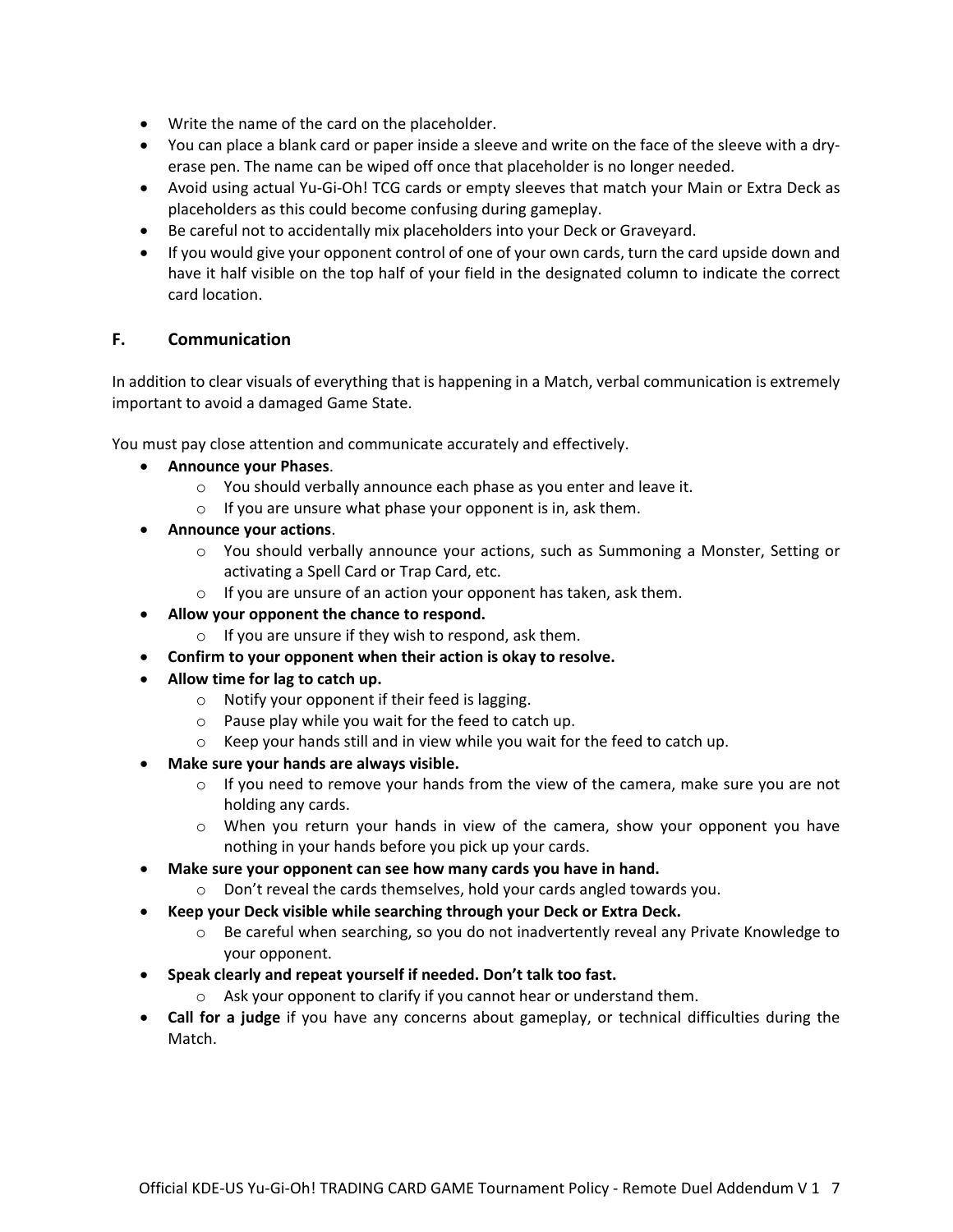## <span id="page-7-0"></span>**G. Disconnection**

Disruptions in internet connection or other technical issues can result in interrupted or frozen video feed. Loss or corruption of video signal will result in a Game Loss, for **Procedural Error – Major**.

- The Game Loss is not intended as a punishment for the Duelist. It is necessary to maintain tournament integrity.
- It does not matter if the disconnection is the fault of the Duelist, Discord, technical issues, etc., the Game Loss must still be given.
- If you or your opponent's video freezes or disconnects, stop play immediately and call a judge.

## <span id="page-7-1"></span>**H. Outside Interference**

#### **You must avoid outside interference during your Match.**

- Do not listen to comments, streaming, etc., from outside sources.
- Any spectators who may be in your area or viewing your feed may not interfere in your Match.
- You can be penalized for any outside interference in your Match, whether you solicited the interference or not.

#### <span id="page-7-2"></span>**I. Streaming**

Duelists should check event FAQs to verify whether the streaming or recording of Matches is permitted. If there is no event FAQ, check with the Tournament Organizer.

## **III. Tournament Information – Yu-Gi-Oh! DUEL LINKS**

## <span id="page-7-4"></span><span id="page-7-3"></span>**A. Remote Duel**

Yu-Gi-Oh! DUEL LINKS (Duel Links) Remote Duel is Sanctioned or Official Organized Play hosted in designated Duel Links tournament rooms. Designated Discord Servers are used to communicate with opponents and tournament officials. In order to participate, Duel Links Duelists will need to install Discord and have the latest version of the Duel Links app installed on their device.

#### <span id="page-7-5"></span>**B. Formats**

Duel Links tournaments are run as Single-Elimination, best 3-of-5 Duel Matches unless specified otherwise.

## <span id="page-7-6"></span>**C. Time Limits**

Duel Links Remote Duel rounds are 45 minutes in length at Tier 1 - 3 events.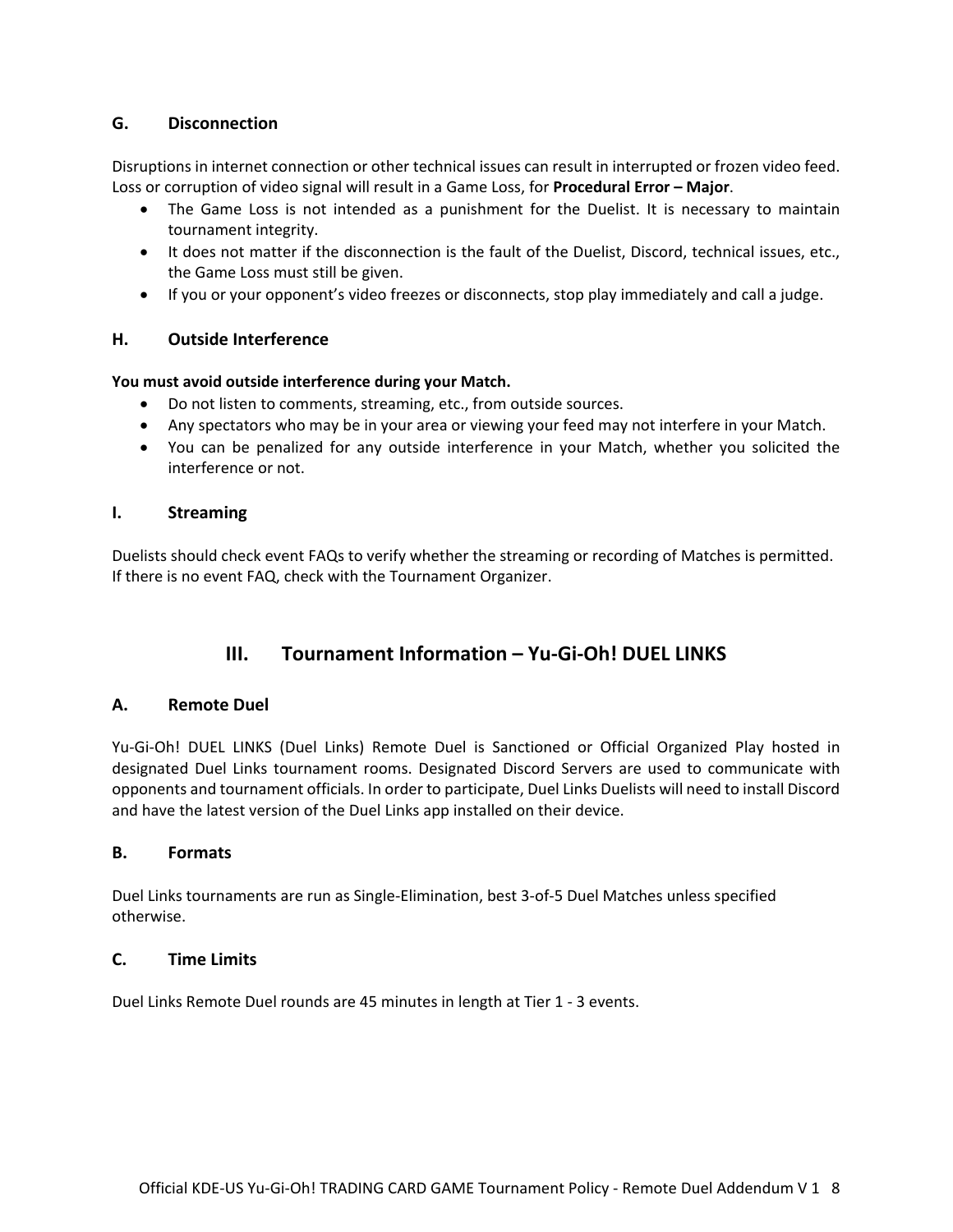# **IV. Tournament Play – Yu-Gi-Oh! DUEL LINKS**

## <span id="page-8-1"></span><span id="page-8-0"></span>**A. Technical Requirements**

In order to participate in a Duel Links Remote Duel, you need an internet connection and a way to communicate directly with your opponent and tournament officials.

It is your responsibility to have:

- **A stable internet connection**
- **Discord installed on your computer (recommended) and/or mobile device or tablet**
	- o You can download the Discord desktop client here[: https://discord.com/download](https://discord.com/download)
- **All necessary equipment**
	- o You will need the latest version of Duel Links installed on your device.
	- $\circ$  Check to see if you need to update your app prior to registering for the tournament.

• **Sufficient technical knowledge to run Discord on your equipment** While judge and event staff may be able to assist you in case of problems, they are not responsible for providing technical support.

- o **Perform sound and equipment checks before the tournament is scheduled to begin!**
- o **Allow yourself time to correct any problems or locate replacements for malfunctioning equipment.**
- o **Even if your setup has worked perfectly before,** *always* **do these checks prior to an event.**

## <span id="page-8-2"></span>**B. Communication**

You will use Discord to communicate with your opponent and with tournament officials.

- **Speak clearly and repeat yourself if needed. Don't talk too fast.**
	- o Ask your opponent to clarify if you cannot hear or understand them.
- **Call for a judge** if you have any concerns about gameplay, or technical difficulties during the Match.

## <span id="page-8-3"></span>**C. Disconnection**

In case of a disconnect, win/loss will be determined by the result given in-game.

- If the app crashes, or both Duelists disconnect simultaneously and a win is not decided, the Duelists will restart that Duel using the same Decks.
	- o Side Decking will not be allowed for that specific Duel.

## <span id="page-8-4"></span>**D. Outside Interference**

## **You must avoid outside interference during your Match.**

- Do not listen to comments, streaming, etc., from outside sources.
- Any spectators who may be in your area or viewing your feed may not interfere in your Match.
- You can be penalized for any outside interference in your Match, whether you solicited the interference or not.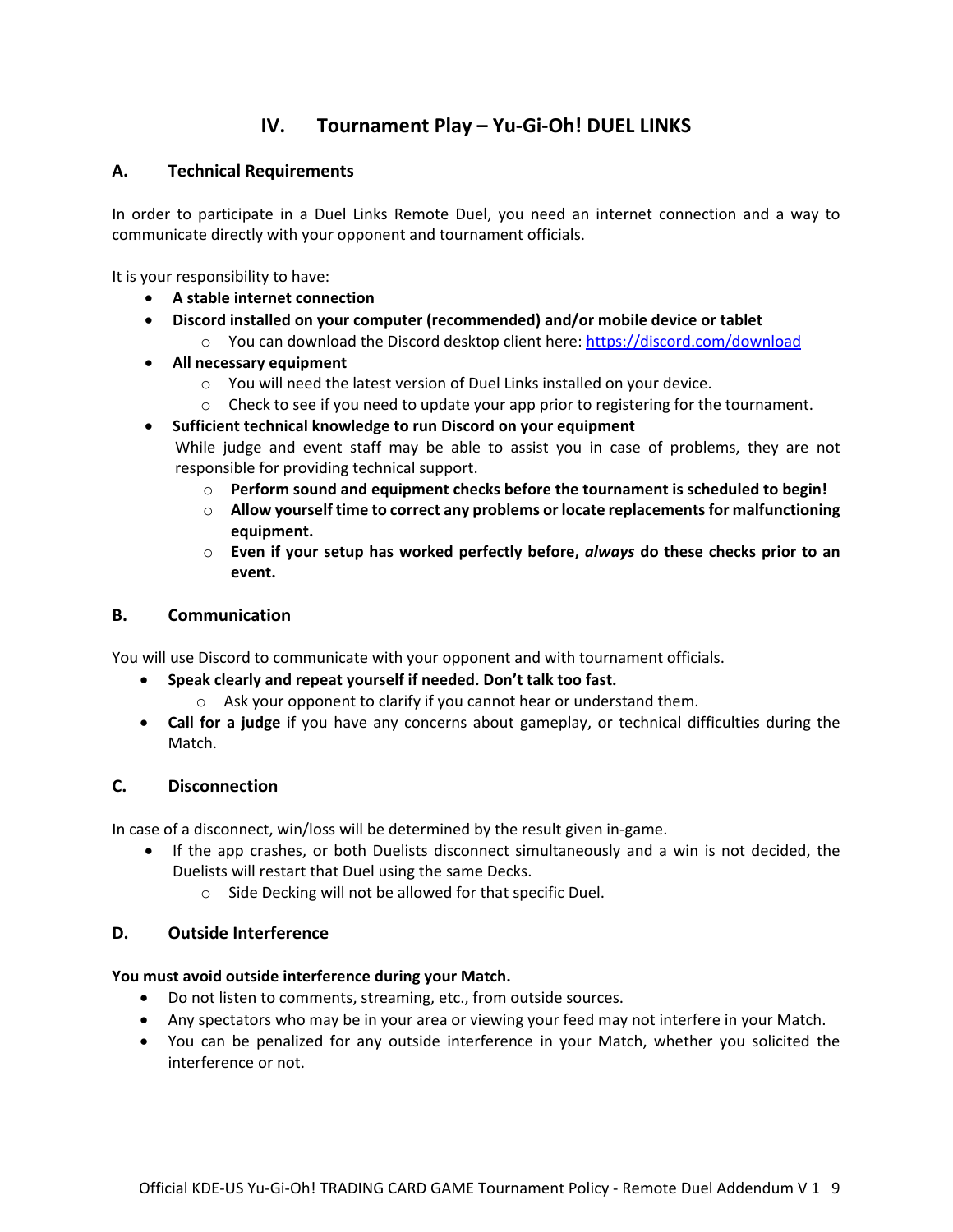#### <span id="page-9-0"></span>**E. Streaming**

Duelists should check event FAQs to verify whether the streaming or recording of Matches is permitted. If there is no event FAQ, check with the Tournament Organizer.

## **V. Card Legality - TCG**

#### <span id="page-9-2"></span><span id="page-9-1"></span>**A. Forbidden List**

Certain types of card effects involving Private Knowledge cannot be successfully resolved in Remote Duel, and are considered to be Forbidden in Remote Duel only.

Cards Forbidden in Remote Duel are not Forbidden for in-person play, therefore they are not displayed on the Advanced or Traditional Format Forbidden & Limited List: [https://www.yugioh](https://www.yugioh-card.com/en/limited/index.html)[card.com/en/limited/index.html](https://www.yugioh-card.com/en/limited/index.html)

#### **The cards on this list are Forbidden only for Remote Duel.**

Please consult with the Head Judge for the event if you have questions about the legality of cards in your Deck.

| <b>Card Name</b>                    |
|-------------------------------------|
| <b>Ancient Telescope</b>            |
| <b>Blizzard Warrior</b>             |
| Contact With the Aquamirror         |
| Dark Scorpion - Chick the Yellow    |
| Destiny HERO - Dominance            |
| Diabolos, King of the Abyss         |
| Flower Cardian Peony with Butterfly |
| Goddess Skuld's Oracle              |
| Parasite Paracide                   |
| Senri Eye                           |
| <b>Spell Vanishing</b>              |
| <b>SPYRAL Gear - Drone</b>          |
| <b>Transmission Gear</b>            |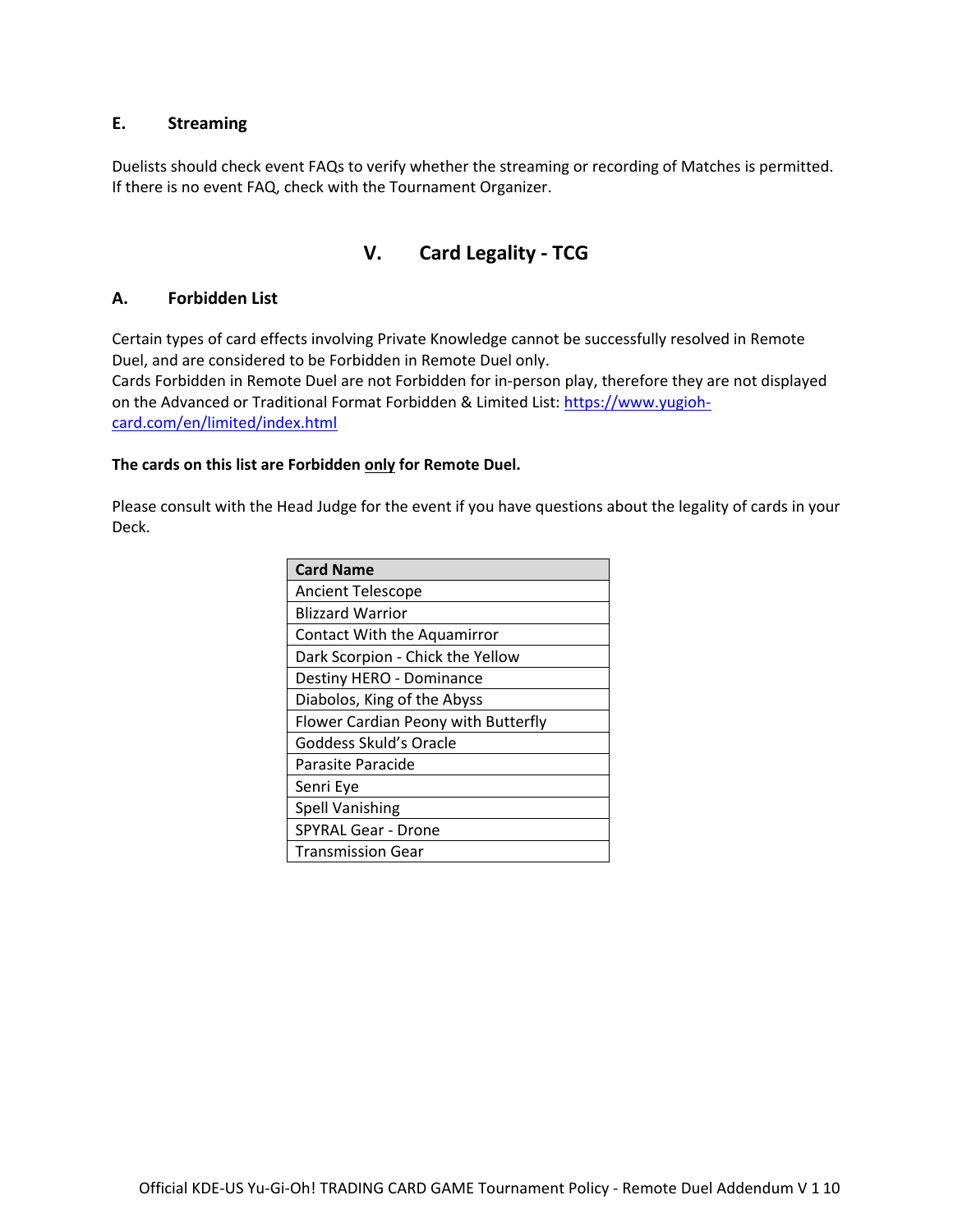# **VI. Infractions and Penalties**

<span id="page-10-0"></span>The following chart lists some of the more common infractions relevant to Remote Duel. Duelists should familiarize themselves with the Official KDE-US Tournament Infractions and Penalties Policy document for a more comprehensive understanding of Infractions and Penalties.

| <b>Infraction</b>                     | <b>Penalty</b>                                                                                                                                                          |
|---------------------------------------|-------------------------------------------------------------------------------------------------------------------------------------------------------------------------|
| <b>Disconnection</b>                  | If a Duelist gets disconnected from the video channel during a Duel, they will receive                                                                                  |
|                                       | a Game Loss. This is a Procedural Error - Major infraction.                                                                                                             |
| <b>Frozen Video</b>                   | If a Duelist's video feed becomes disrupted or frozen during a Duel, they will receive                                                                                  |
|                                       | a Game Loss. This is a Procedural Error - Major infraction. This is not the same as a                                                                                   |
|                                       | temporary lag, please use the Pause/Play card or some other method to indicate                                                                                          |
|                                       | lag.                                                                                                                                                                    |
| <b>Streaming during a</b>             | If a Duelist streams or otherwise broadcasts an ongoing Match at an event that has                                                                                      |
| <b>Match (for events</b>              | prohibited streaming, they will receive a Warning. This is an Unsporting Conduct-                                                                                       |
| prohibiting streaming)                | Minor infraction and can be upgraded if the Duelist repeats the infraction. Duelists                                                                                    |
|                                       | should verify ahead of time whether streaming is allowed.                                                                                                               |
| <b>Revealing Private</b><br>Knowledge | If a Duelist inadvertently reveals the contents of their Hand, etc. they will receive a                                                                                 |
|                                       | Warning. This is a Procedural Error - Minor infraction and can be upgraded if the                                                                                       |
|                                       | Duelist repeats the infraction.                                                                                                                                         |
| Having items or                       | If a Duelist is using tournament materials, wearing clothing, or displaying items                                                                                       |
| clothing with offensive               | within view of the camera with offensive language or images, they will receive a<br>Warning and be required to remove the items in question. This is an Unsporting      |
| images or language on                 | Conduct - Minor infraction and can be upgraded if the Duelist repeats the                                                                                               |
|                                       | infraction. Tardiness or Slow Play penalties may also apply if the correction is not                                                                                    |
| camera                                | made in a timely manner.                                                                                                                                                |
|                                       | If a Duelist is playing with a field that is poorly lit, lacking contrast between sleeves                                                                               |
|                                       | and mat, is cluttered with items not required for the current Match, etc. they will                                                                                     |
| Using a play area that is             | receive a Warning and be required to correct the issues. This is a Procedural Error                                                                                     |
| cluttered or unclear                  | - Minor infraction and can be upgraded if the Duelist does not correct the issues or                                                                                    |
|                                       | repeats the infraction. Tardiness or Slow Play penalties may also apply if the                                                                                          |
|                                       | correction is not made in a timely manner.                                                                                                                              |
|                                       | If a Duelist is not properly dressed (shirts and pants, shorts, or skirts must be worn)                                                                                 |
| Not being appropriately               | they will receive a Warning and be required to correct the situation. This is an                                                                                        |
| dressed                               | Unsporting Conduct - Minor infraction and can be upgraded if the Duelist repeats                                                                                        |
|                                       | the infraction. Tardiness or Slow Play penalties may also apply if the correction is                                                                                    |
|                                       | not made in a timely manner.                                                                                                                                            |
| Not keeping hands in                  | If a Duelist does not keep their hands holding cards or other game-related actions                                                                                      |
| view/performing                       | in view of the camera and their action is unintentional, they will receive a Warning.                                                                                   |
| actions off camera                    | This is a Procedural Error - Minor infraction and can be upgraded if the Duelist                                                                                        |
|                                       | repeats the infraction.                                                                                                                                                 |
| Outside interference in               | If a Duelist receives outside interference in their Match, they will receive an                                                                                         |
| a Match                               | Unsporting Conduct infraction. The severity of the infraction will determine the                                                                                        |
|                                       | appropriate penalty, which could range from a Warning to a Disqualification.                                                                                            |
|                                       | If the error is caught prior to the start of the event, the Duelist receives a Warning<br>for a Deck Error - Minor infraction and must remove the Forbidden card(s). If |
| Including cards                       | removing the Forbidden cards results in an illegal Deck (less than 40 cards), then                                                                                      |
| <b>Forbidden in Remote</b>            | the Duelist must move cards from their Side Deck to the Main Deck to total 40 cards.                                                                                    |
| <b>Duel in the Deck</b>               |                                                                                                                                                                         |
|                                       | If the error is caught after the event has started, the Duelist receives a Game Loss                                                                                    |
|                                       | for a Deck Error - Major infraction and must remove the Forbidden card(s). If                                                                                           |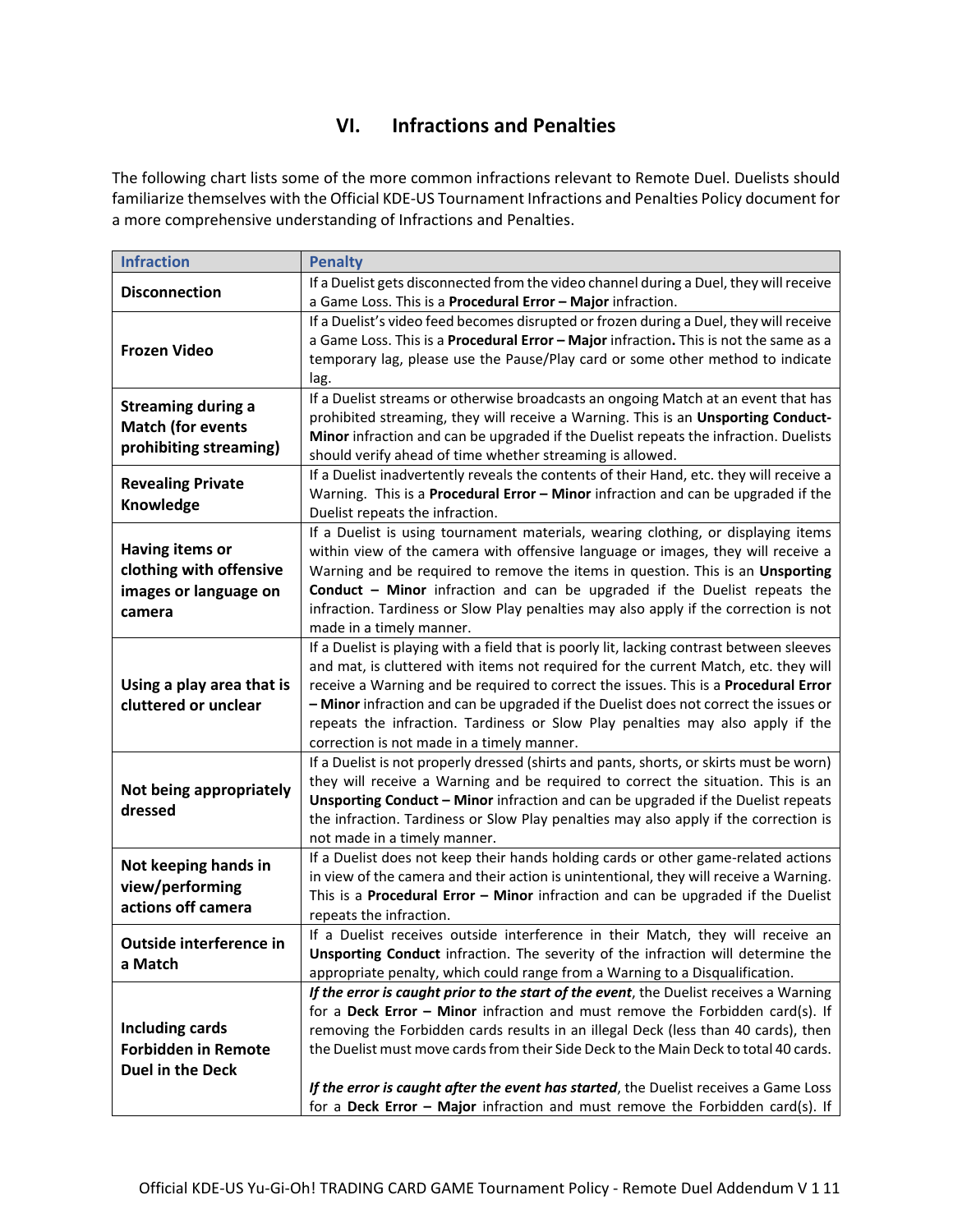| removing the Forbidden cards results in an illegal Deck (less than 40 cards), then                 |
|----------------------------------------------------------------------------------------------------|
| $\mid$ the Duelist must move cards from their Side Deck to the Main Deck to total 40 cards. $\mid$ |